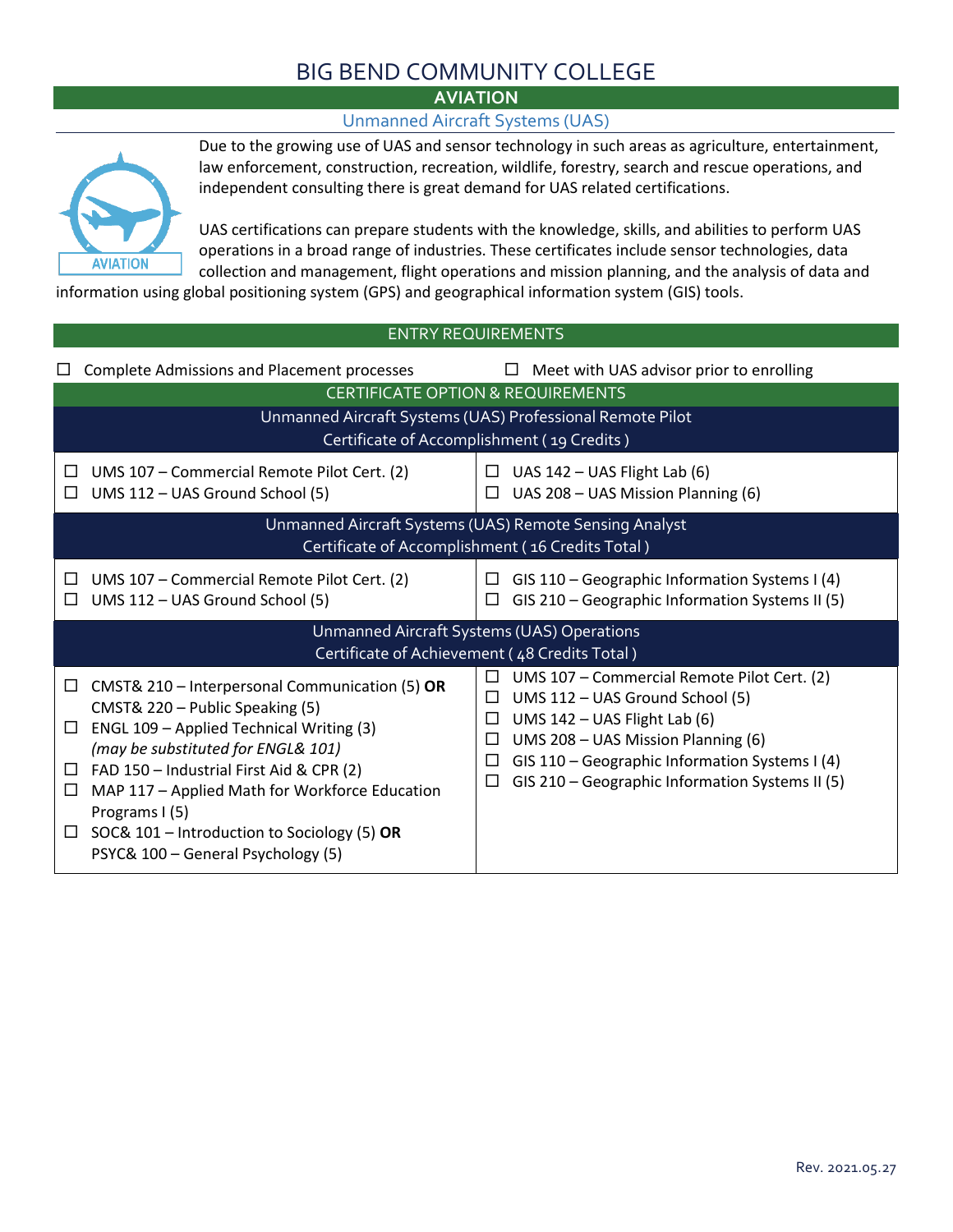#### UAS PRE-REQUISITE FLOW CHART

Start by talking with your assigned advisor to determine which courses to take first based on your placement scores.





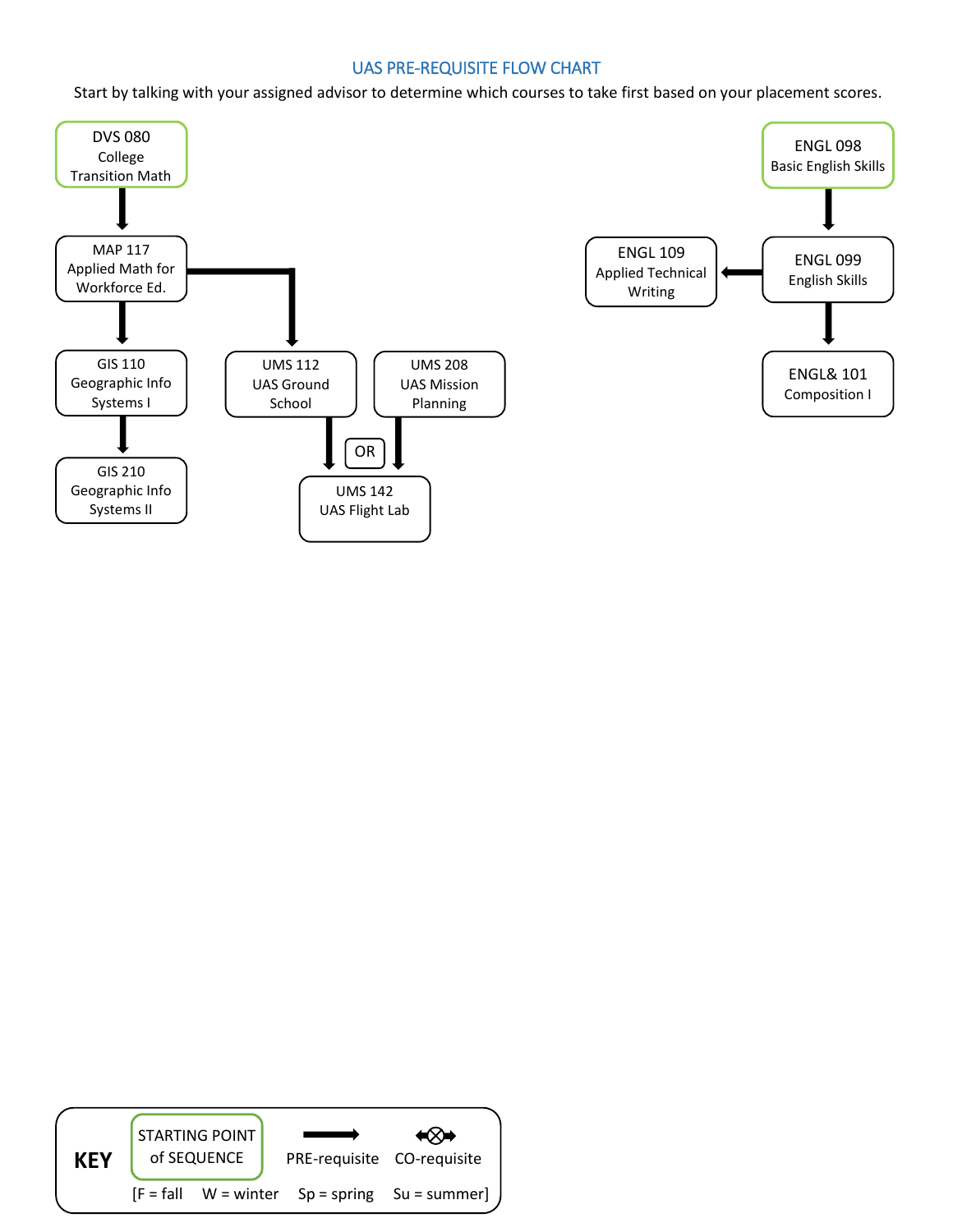| <b>UAS Professional Remote Pilot</b>          |                |                |  |  |
|-----------------------------------------------|----------------|----------------|--|--|
| <b>SPRING</b><br><b>FALL</b><br><b>WINTER</b> |                |                |  |  |
| <b>UMS 112</b>                                | <b>UMS 208</b> | <b>UMS 107</b> |  |  |
|                                               |                | <b>UMS 142</b> |  |  |
|                                               |                |                |  |  |

| <b>UAS Remote Sensing Analyst</b>      |         |                |  |  |
|----------------------------------------|---------|----------------|--|--|
| FALL<br><b>SPRING</b><br><b>WINTER</b> |         |                |  |  |
| <b>UMS 112</b>                         | GIS 110 | <b>UMS 107</b> |  |  |
|                                        |         | GIS 210        |  |  |
|                                        |         |                |  |  |

| <b>UAS Operations</b> |                  |                                  |  |
|-----------------------|------------------|----------------------------------|--|
| <b>FALL</b>           | <b>WINTER</b>    | <b>SPRING</b>                    |  |
| UMS 112               | <b>UMS 208</b>   | <b>UMS 107</b>                   |  |
| MAP 117               | GIS 110          | <b>UMS 142</b>                   |  |
| SOC& 101 or PSYC& 100 | CMST& 210 or 220 | GIS 210                          |  |
|                       | <b>FAD 150</b>   | <b>ENGL 109 or ENGL&amp; 101</b> |  |

|              |              |                | QUARTERLY REGISTRATION PLANNING |             |       |
|--------------|--------------|----------------|---------------------------------|-------------|-------|
| QUARTER:     |              |                | <b>REGISTRATION CODE:</b>       |             |       |
| <b>CLASS</b> | <b>TITLE</b> | <b>CREDITS</b> | <b>DAYS</b>                     | <b>TIME</b> | ITEM# |
|              |              |                |                                 |             |       |
|              |              |                |                                 |             |       |
|              |              |                |                                 |             |       |
|              |              |                |                                 |             |       |
|              |              |                |                                 |             |       |
|              |              |                |                                 |             |       |

| <b>QUARTERLY REGISTRATION PLANNING</b> |                           |                |             |             |       |
|----------------------------------------|---------------------------|----------------|-------------|-------------|-------|
| QUARTER:                               | <b>REGISTRATION CODE:</b> |                |             |             |       |
| <b>CLASS</b>                           | <b>TITLE</b>              | <b>CREDITS</b> | <b>DAYS</b> | <b>TIME</b> | ITEM# |
|                                        |                           |                |             |             |       |
|                                        |                           |                |             |             |       |
|                                        |                           |                |             |             |       |
|                                        |                           |                |             |             |       |
|                                        |                           |                |             |             |       |
|                                        |                           |                |             |             |       |

| QUARTERLY REGISTRATION PLANNING |                           |                |             |             |       |
|---------------------------------|---------------------------|----------------|-------------|-------------|-------|
| QUARTER:                        | <b>REGISTRATION CODE:</b> |                |             |             |       |
| <b>CLASS</b>                    | <b>TITLE</b>              | <b>CREDITS</b> | <b>DAYS</b> | <b>TIME</b> | ITEM# |
|                                 |                           |                |             |             |       |
|                                 |                           |                |             |             |       |
|                                 |                           |                |             |             |       |
|                                 |                           |                |             |             |       |
|                                 |                           |                |             |             |       |
|                                 |                           |                |             |             |       |